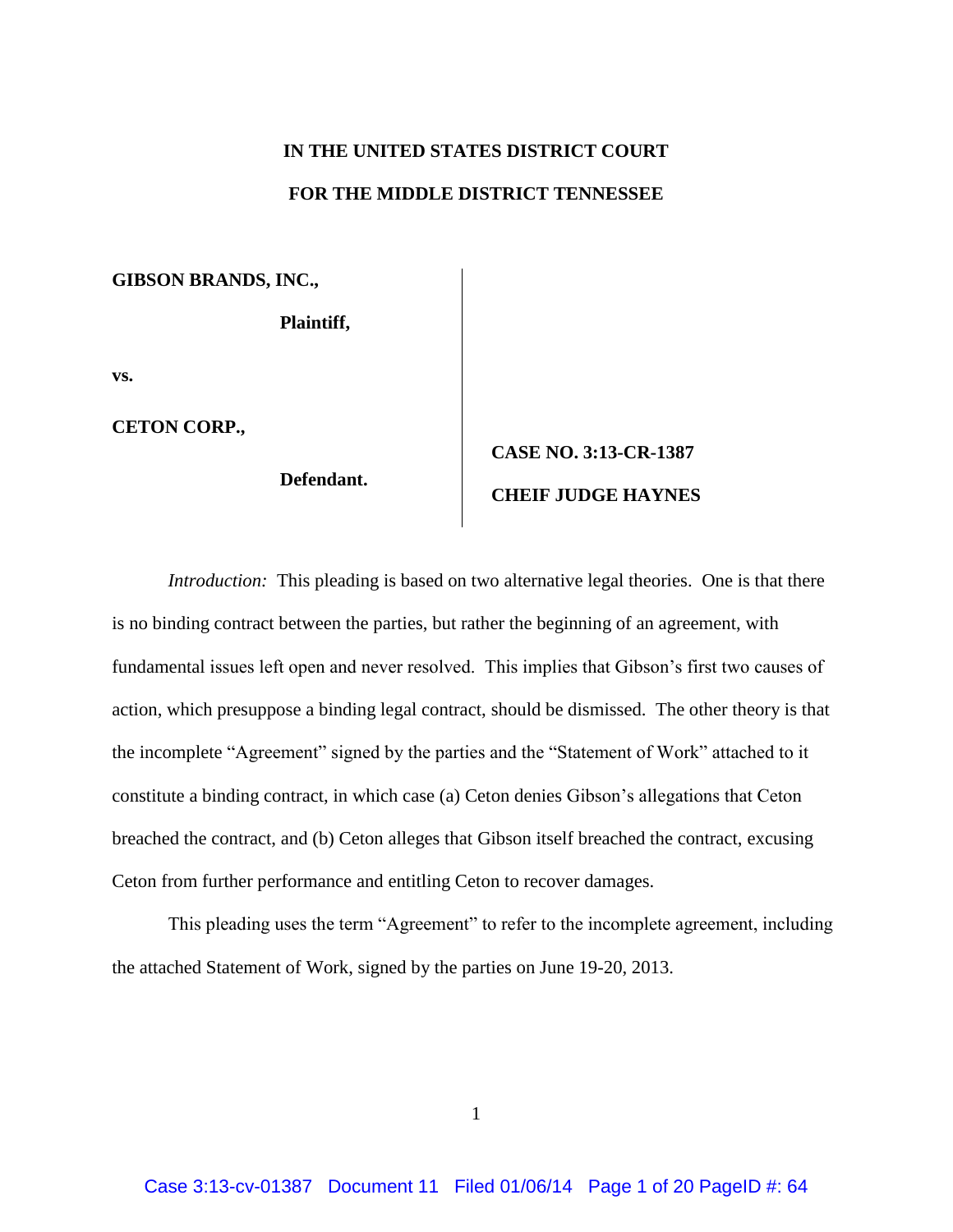## CETON'S ANSWER, AFFIRMATIVE DEFENSES, AND COUNTERCLAIMS I. ANSWER

Ceton Corp. ("Ceton") answers the Complaint as set forth below. Each numbered paragraph of the Answer responds to the paragraph with the same number in the Complaint.

1. Admit the first sentence, except to the extent it implies that Gibson has technological expertise in consumer electronics; all technology associated with the home entertainment system comes from Ceton. Deny the second sentence and further allege that the idea for the home entertainment system came from Ceton, not Gibson. Admit the third sentence, except to the extent that it implies that the ideal for the home entertainment system came from Gibson.

2. With respect to the first sentence, Ceton acknowledges that the parties signed an "Agreement" on June 19-20, 2013. Whether the "Agreement" constitutes a contract in the legal sense is open to question, because critical terms were left open to be agreed upon later. If the "Agreement" is considered a contract, Gibson breached it, as explained further below.

The second and third sentences of section 2 of the Complaint are inaccurate and therefore denied, because:

--Ceton did not undertake to "help Gibson develop" the home entertainment system; rather, Ceton agreed to develop the system and Gibson to market it.

--The "Agreement" called for a number of products to be developed, rather than a single product, as alleged in the Complaint. One of the ways Gibson breached the "Agreement" was by declaring on October 24, 2013 that it would not market the products identified in the "Statement of Work" attached to the "Agreement." Instead, Gibson purported to substitute two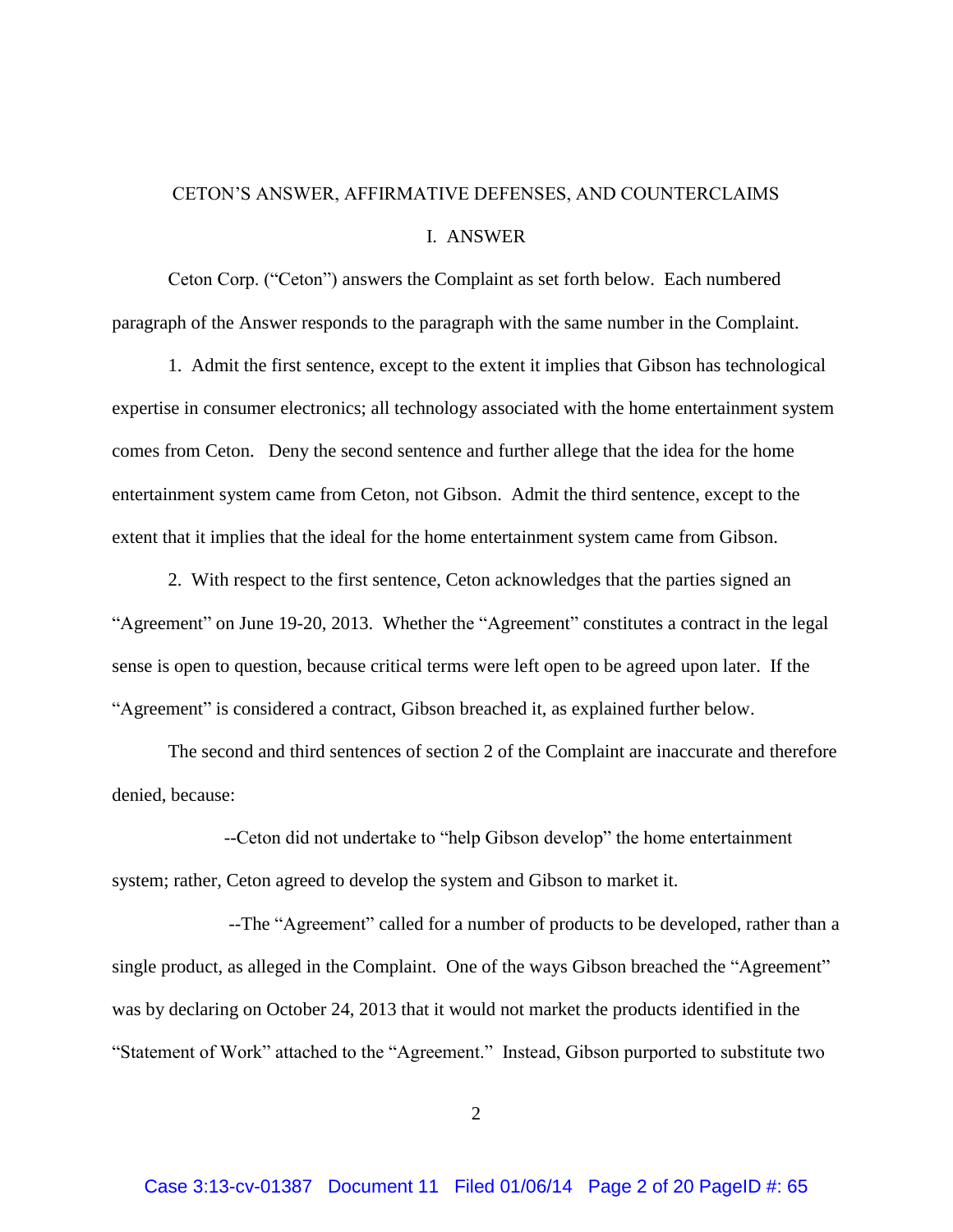different products. Neither of these substitutes had the distinctive sound-reproduction capability that differentiated the home entertainment system originally contemplated by the parties from others on the market.

--The "Agreement" recognized that only some of the products could be ready for demonstration at the Consumer Electronics Show ("CES").

--The products in the "Statement of Work" that most closely resemble those Gibson described on October 24, 2013 were *not* ones that were expected to be ready for demonstration at CES.

--Developing the products described by Gibson on October 24, 2013 would have required additional work, not contemplated in the "Statement of Work" attached to the "Agreement," and there would not have been enough time to accomplish this before CES.

--According to the "Statement of Work," having certain products ready to be demonstrated at CES was a "goal" but not a contractual requirement.

--Gibson instructed Ceton to stop work on November13, 2013, depriving Ceton of the time needed to develop products for demonstration at CES.

--Gibson breached the "Agreement" on several occasions, the first time on

September 19, 2013, thereby excusing Ceton from further performance.

Deny the fourth and fifth sentences of paragraph 2 of the Complaint.

3. Deny that the intellectual property Ceton developed over the seven and one-half years before the Gibson project ("Ceton's Pre-Existing Works") was "given" to Gibson. Rather, Ceton retained ownership of the Pre-Existing Works. Admit the rest.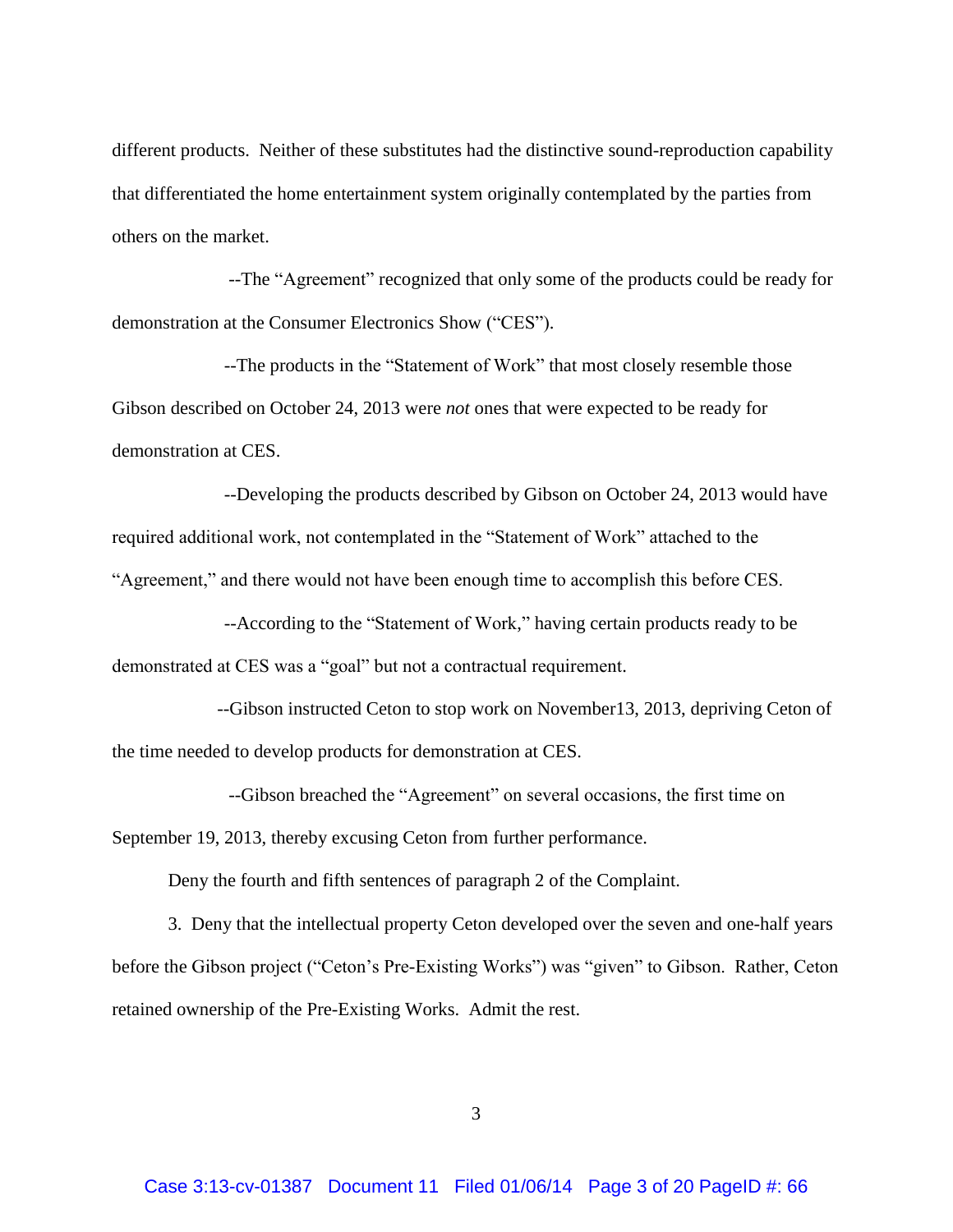4. Admit the first sentence, except that (a) Gibson's payments were made for the purpose of Ceton's receiving profits from products to be jointly developed and marketed, as well as in consideration for services and to cover costs, and (b) Gibson paid Ceton \$950,000, not "more than \$950,000."

With respect to the second sentence, Ceton admits that it expected the products to generate profits and that it would not have entered into the venture without such an expectation; however, Ceton denies that this expectation was a "realization," in the sense of something new, because it had always had this expectation. Ceton further alleges, on information and belief, that Gibson also expected the venture to be profitable. Ceton denies that the profits would derive from "Gibson's ideas," because the ideas came from Ceton.

Ceton denies that it is attempting to claim ownership of "the technology that Gibson conceived and funded"; rather, it claims ownership of its own Pre-Existing Works, as provided by the "Agreement."

Ceton denies the rest of the third sentence, as well as the fourth and fifth sentences of paragraph 4.

5. This paragraph describes what Gibson is asking for in this lawsuit. It does not contain any factual allegations to be admitted or denied.

6. Admit, except that Ceton denies Gibson is entitled to any damages.

7. Admit that venue and jurisdiction in Tennessee are proper. Deny allegations concerning Exhibit 1, because the terms of said "Agreement" are confidential.

8. Admit.

9. Admit.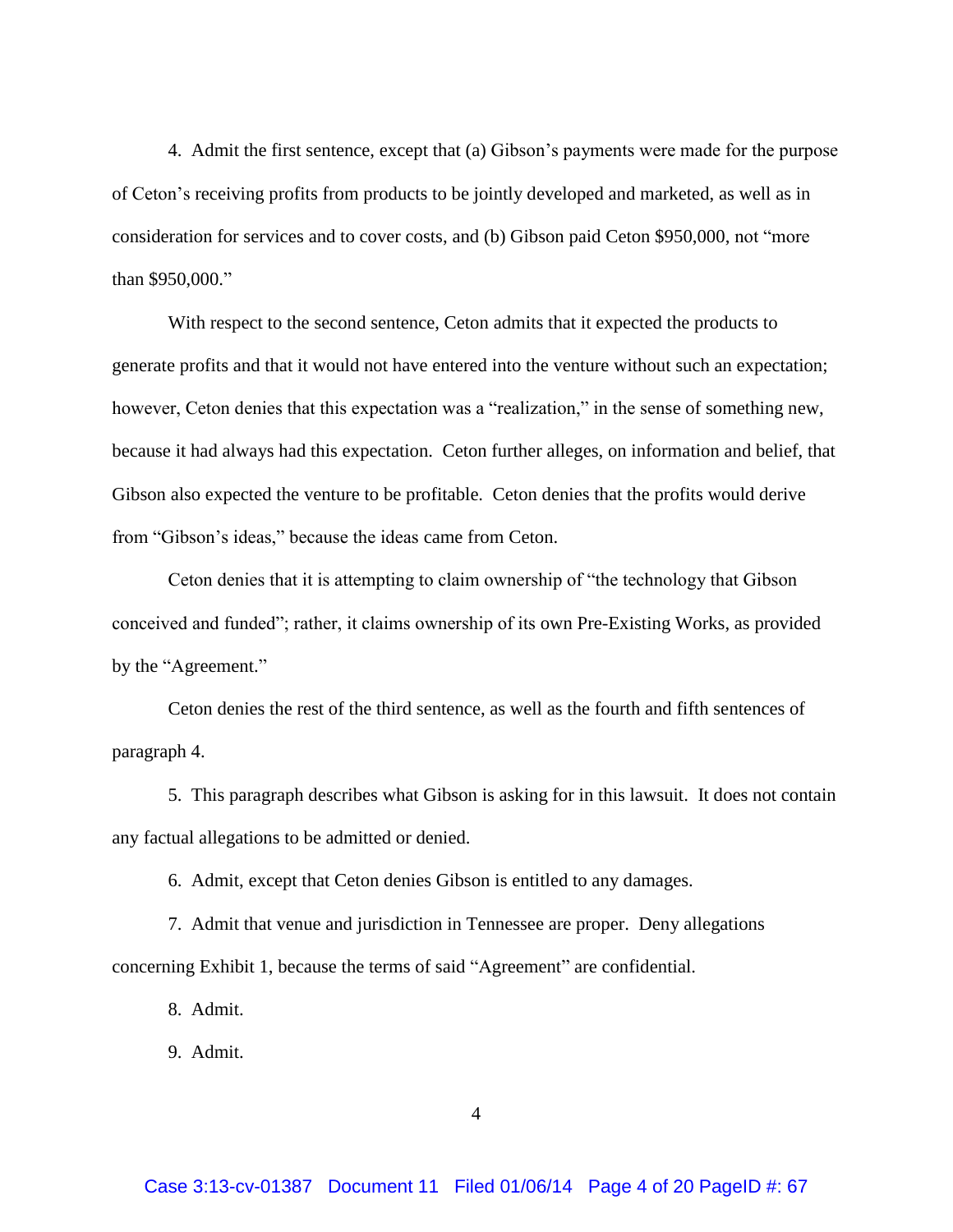10. Admit; provided, however, that (a) the "Agreement" provides that this exclusivity can be lost under certain circumstances, and (b) if the "Agreement" was a binding contract, Gibson's breach would deprive it of exclusive rights to the Deliverables.

11. Admit; provided, however, that (a) the "Agreement" provides that this exclusivity can be lost under certain circumstances, and (b) if the "Agreement" was a binding contract, Gibson's breach would deprive it of exclusive rights to the Deliverables. Ceton further alleges that under the "Agreement" Gibson cannot change the list of products to be developed without Ceton's written concurrence.

12. Admit, but only if the "Agreement" was a binding contract. Furthermore, if the "Agreement" was a binding contract, Gibson's breach would deprive it of exclusive rights to the Deliverables.

13. Admit, but only if the "Agreement" was a binding contract. Furthermore, (a) Gibson never asked for source code to be deposited in escrow or proposed any escrow agent to be agreed upon; therefore there was no escrow agent with which to deposit anything; and (b) the condition for release of source code from escrow (namely, a breach of the "Agreement" by Ceton that has not been cured) has not occurred.

14. Deny Gibson has paid all such invoices. Admit the second sentence, except that the correct amount is \$950,000, not "more than \$950,000."

15. Deny.

16. Deny that there is any escrow agent. Deny that Gibson has ever asked for source code to be deposited in escrow or proposed any escrow agent to be agreed upon.

17. Deny.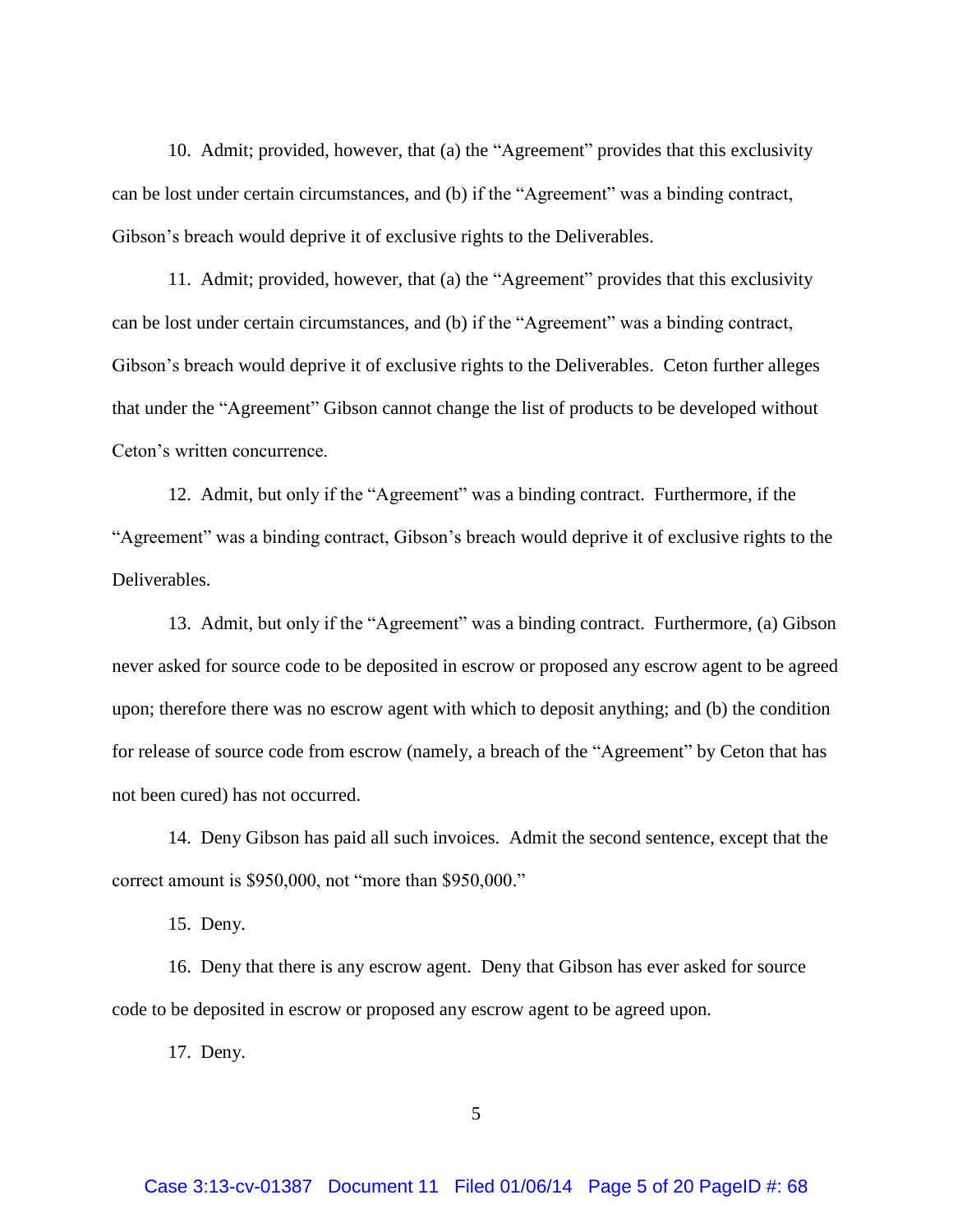18. Deny.

19. Admit that the agreement is incomplete. Deny the rest. Ceton further alleges as follows: The November 14 email referred to in the Complaint, which was in fact sent on November 18, does not say what Gibson alleges it said. Ceton never refused to complete the project. The email was responding to Gibson's elimination of all the agreed products and its failure to participate in formulating an acceptable Business Plan and profits definition. In the email Ceton was attempting to salvage the parties' relationship by proposing a different economic arrangement, based on license fees rather than profits.

20. Deny that Gibson ever proposed a Business Plan. Ceton further alleges that (a) Gibson never proposed a definition of Net Profit, as the "Agreement" required it to do, and (b) by giving notice on December 12, Ceton was following the termination provisions of the "Agreement" in case the "Agreement" was considered to be a binding contract. Deny Ceton said it would not agree to "any" plan; rather, Ceton was communicating that it was unlikely to agree to a plan with the radical changes announced by Gibson on October 24. Deny the last sentence.

21. Admit.

22. This paragraph describes what Gibson is asking for in this lawsuit. It does not contain any factual allegations to be admitted or denied.

23. Deny.

24. This paragraph describes what Gibson is asking for in this lawsuit. It does not contain any factual allegations to be admitted or denied.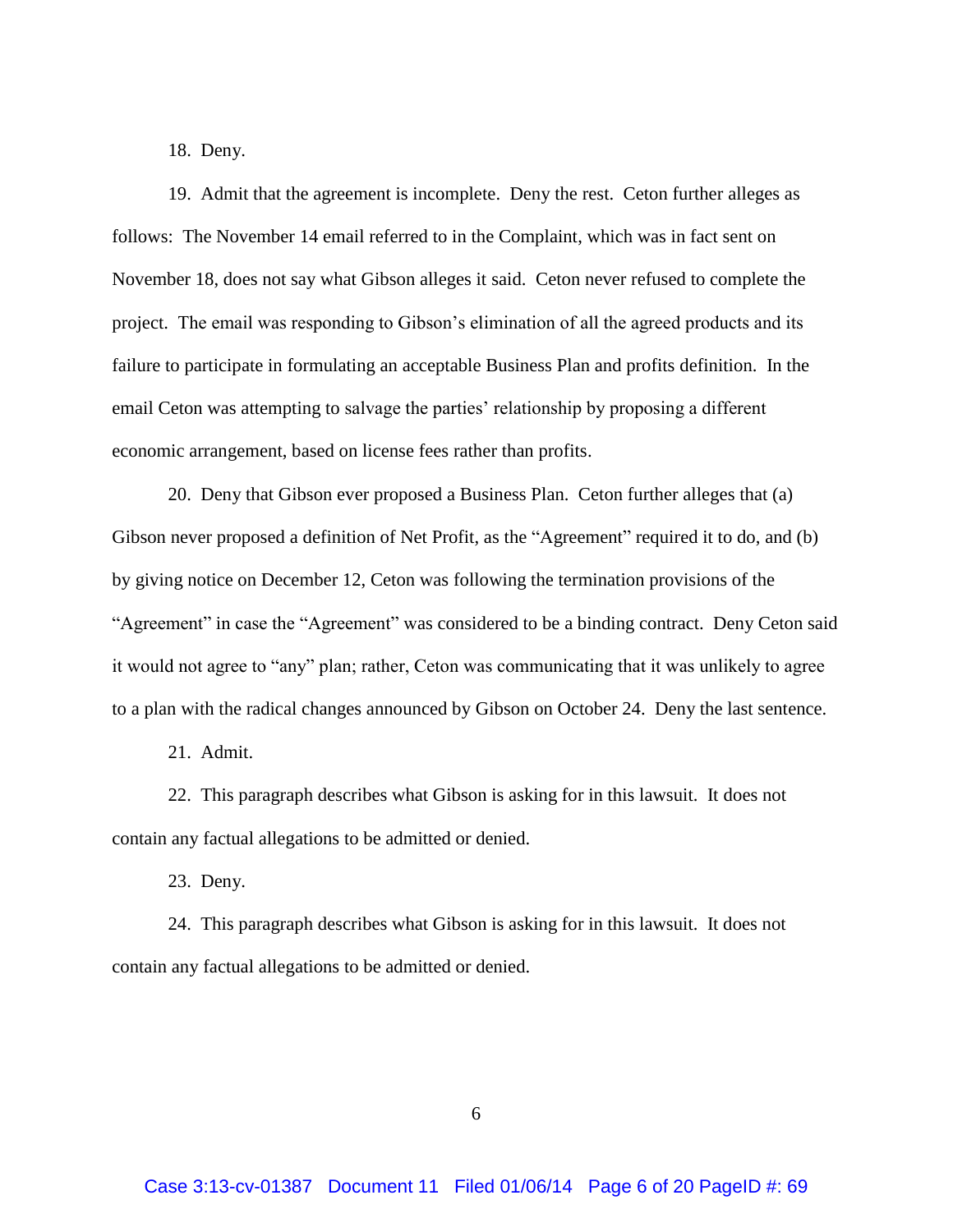25. The first sentence describes what Gibson is asking for in this lawsuit and does not contain any factual allegations to be admitted or denied. With respect to the second sentence, Ceton has no knowledge about these particular estimates and therefore denies the allegation.

26. This paragraph describes what Gibson is asking for in this lawsuit. It does not contain any factual allegations to be admitted or denied.

27. This paragraph describes what Gibson is asking for in this lawsuit. It does not contain any factual allegations to be admitted or denied.

#### II. AFFIRMATIVE DEFENSES

- 1. Gibson is stopped from pursuing its claims.
- 2. Gibson has waived its claims.
- 3. If there were any damages, Gibson has failed to mitigate them.
- 4. Gibson's breach of contract claims are barred by the failure of a condition precedent.
- 5. Gibson has failed to state a claim on which relief can be granted.
- 6. Ceton has not had the opportunity to do discovery and reserves the right to amend its

Answer and Affirmative Defenses as it obtains and analyzes additional information.

#### III. COUNTERCLAIMS

1. Ceton's responses and affirmative allegations set forth in the Answer and Affirmative Defenses are incorporated herein by reference.

2. During the latter part of 2012 and the first half of 2013, Gibson Brands, Inc.

("Gibson") and Ceton Corp ("Ceton") discussed a joint project for the development and sale of a home entertainment system comprised of various products, including technology that would give wireless speakers unique sound-reproduction capabilities.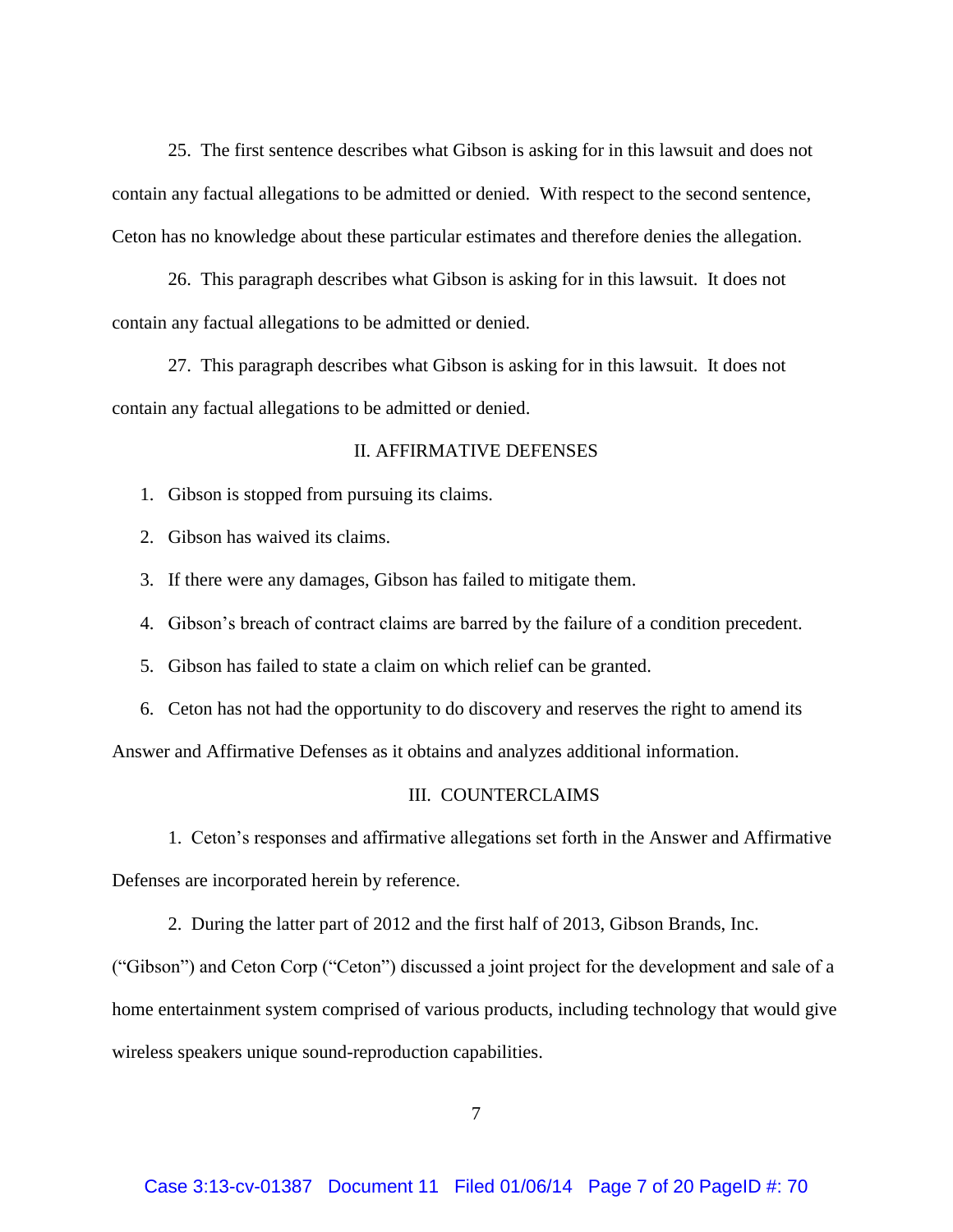3. Ceton had conceived of these home entertainment products before its conversations with Gibson and had already developed and demonstrated some of the components of the home entertainment system.

4. As discussions continued, the parties arrived at the following conception about what each would contribute to the project and what economic return each would receive: Ceton would design and develop the family of home entertainment products, including wireless speakers with unique capabilities. To accomplish this, Ceton would add new features and capabilities to designs, software, firmware, and other intellectual property that it had developed on its own, at great expense, over the previous seven and one-half years. Gibson would pay Ceton to develop these new features. The fees paid to Ceton were to cover actual development costs with no markup. Ceton's financial return would come from its share of the profits from the sale of the new products. Gibson would use its resources, connections, expertise, and brand to market the products on a large scale. The parties would split the profits, with 40% going to Ceton and 60% to Gibson.

5. Ceton would not have embarked on the venture without the prospect of receiving a share of the profits. Ceton's profit share would, in part, constitute remuneration for the use of the intellectual property it had developed over the previous seven and one-half years.

6. The amount of profits, and therefore Ceton's economic return, depended what products would be brought to market; the retailers through which they would be sold; the price, cost, and profit margin of each product; the anticipated sales volumes and gross profits for each product during different time periods; the net profits and Ceton's share of profits for different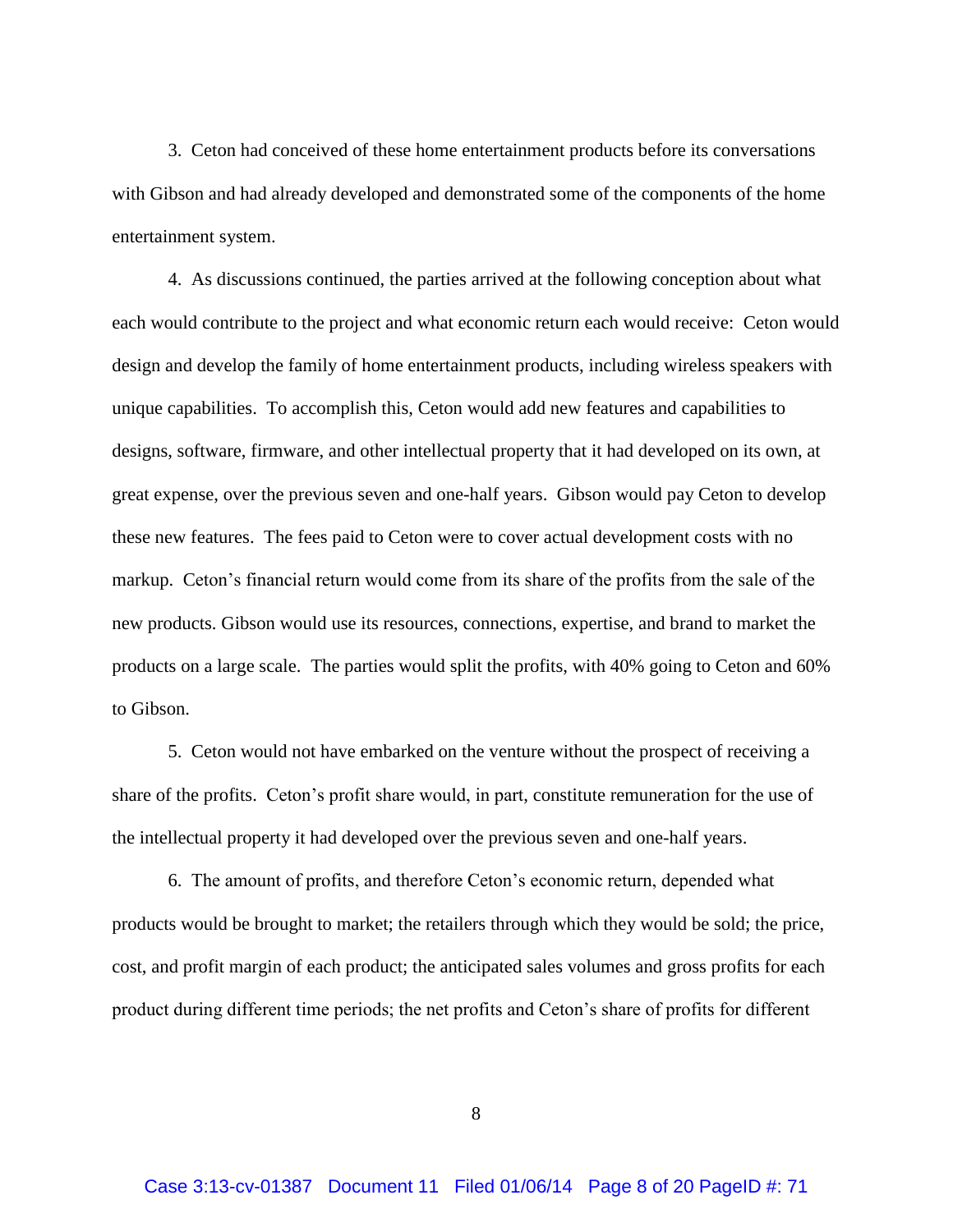periods; and a host of other factors. Information and expectations about such items are typically set forth in a document known as a "Business Plan."

7. Ceton's share of the profits would also depend on how profits were defined. While the parties had discussed the fact that Gibson would form a subsidiary to pursue the project and that Ceton would receive 40% of the profits *attributed to that subsidiary*, the subsidiary had not been formed as of mid-June 2013, nor had the parties identified what project revenues and expenses (and therefore profits) would be attributed to the subsidiary, as opposed to the mother company (Gibson Brands, Inc.) or other entities. Given that the Gibson subsidiary would be controlled by Gibson and that products could be sold under the Onkyo brand rather than the Gibson brand, it was critically important that these questions be answered by a mutually agreed Business Plan and definition of profits.

8. Gibson and Ceton signed the "Agreement" on June 19-20, 2013. It included, as an exhibit, a "Statement of Work" describing what specific products would be developed initially and the fees Gibson would pay Ceton to create them. However, at that time the parties had not agreed on a definition of profit or a Business Plan. The parties decided to proceed forward without these questions having been answered, believing that they could reach agreement on them in the near future.

9. The "Agreement" provided that Gibson would propose a Business Plan and a detailed definition of Net Profits and give it to Ceton within 90 days and that the parties would attempt to reach mutual agreement on them. The "Agreement" further provided that Gibson would work with Ceton "in good faith" to arrive at a satisfactory and acceptable Business Plan and profits definition that would be attached to the "Agreement" as an exhibit, "time being of the essence."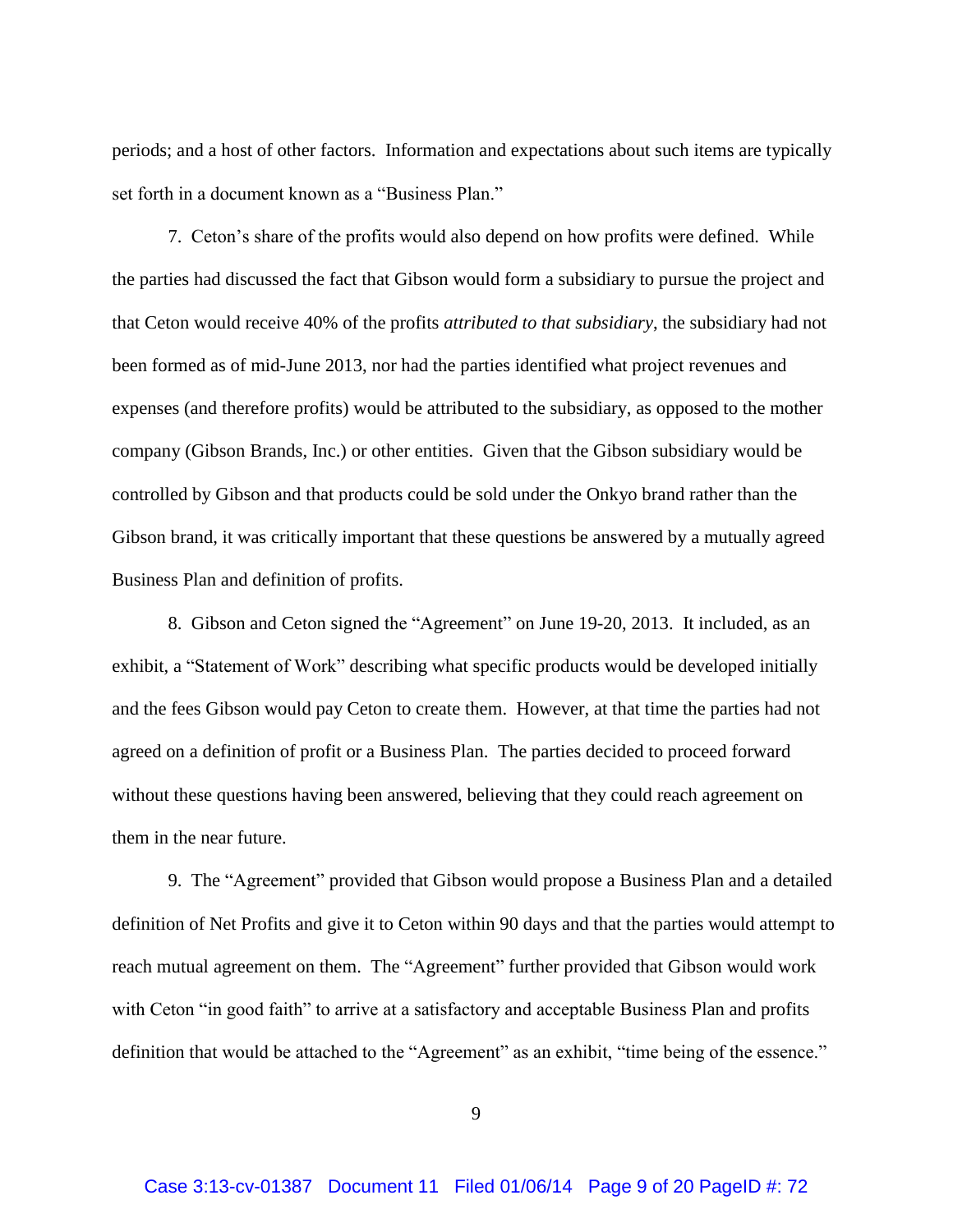10. Under the law, "time being of the essence" means that deadlines are legally binding.

11. Under the "Agreement," the deadline for Gibson's furnishing the proposed Business Plan and details of the definition of "Net Profits" was September 19, 2013.

12. Gibson did not propose a detailed profits definition or Business Plan by September 19, 2013, nor has it done so since.

13. Meanwhile, Ceton was working on the project. It invoiced Gibson monthly, as agreed. The last invoice paid by Gibson covered work done through September 30, 2013.

14. Ceton continued to try to obtain a Business Plan and profits definition from Gibson, without success.

15. On October 24, 2013, there was a meeting between the top personnel of Gibson and Ceton as well as personnel from Onkyo, a company in which Gibson has a large financial interest. At this meeting Gibson announced it was scaling back the venture to a tiny fraction of its anticipated scope. It said that the project would only involve one or two products instead of the numerous home entertainment devices identified in the Statement of Work and in prior conversations between the parties. In addition, these substitute products to be developed were materially different from the products described in the Statement of Work.

16. Ceton found this extremely disturbing. Gibson was now saying that the parties would develop and sell just one or two relatively expensive products, suitable for a small "niche" market, instead of the broadly marketable products listed in the Statement of Work and other products previously discussed. This would likely eliminate the possibility of Ceton's earning a profit share commensurate with what it was contributing to the venture and could eliminate profits entirely.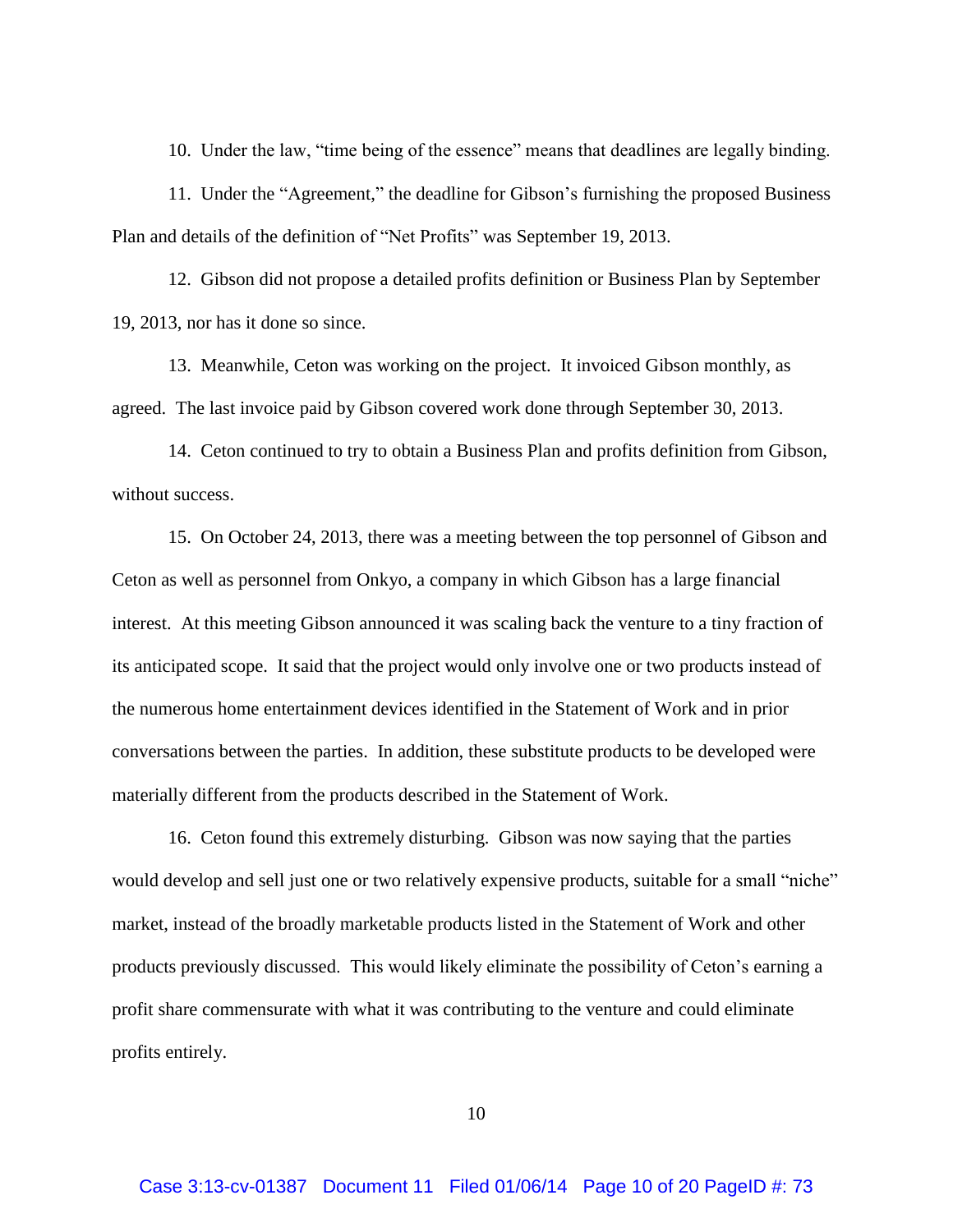17. On November 12, 2013, Ceton sent Gibson an email describing its concerns. Ceton

will not attach a full copy of the email to this Answer, because it contains confidential

information about specific products. The following quotations from the email reflect Ceton's

general concerns:

I want to point out again that Gibson is not just paying for services Ceton is currently providing, and Ceton is bringing more to the table than just these current services. Ceton's pre-existing technology, which is the foundation for the current work, is something it has developed over seven and a half years at great cost. Also, Ceton has attained substantial unique expertise directly applicable to the HomeCaster project from the years its engineers have spent developing other products. I mention this so that you will understand where I'm coming from when I say that Ceton would not have started down the road with Gibson were it not for the 40% of profits that Ceton is to receive under the Agreement.

Ceton's email also said:

The Agreement is incomplete. It leaves important issues unresolved. Both of us have started moving forward believing that these issues will be resolved, and I hope they will. But we're becoming concerned about some important things. There's a common thread to these things—if they're not resolved in a fair way, Ceton's prospects for profit will be greatly diminished or eliminated altogether.

18. Gibson did not take the email well. It responded on November 13, 2013, calling an

immediate halt to the project. It instructed Ceton's top personnel to come to Nashville for a

meeting. The fact that Ceton did not come when summoned increased Gibson's consternation.

19. In its efforts to find common ground, Ceton proposed an alternative economic

structure on November 18 under which Gibson would retain all profits and Ceton would develop

products and receive a licensing fee. This was not an ultimatum, as Gibson alleges, but part of

an effort to engage Gibson in a meaningful dialogue.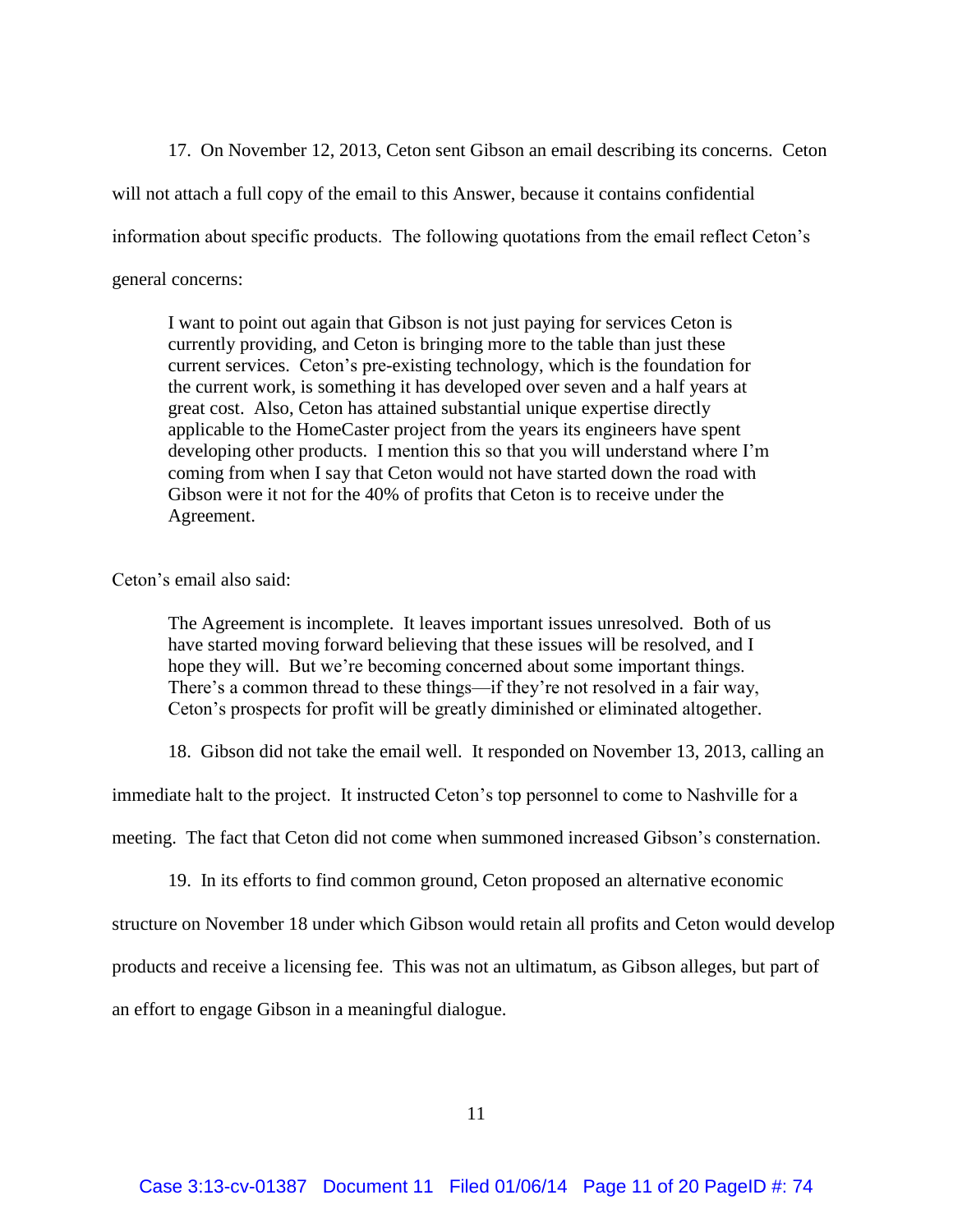20. Between October 24, 2013, when Gibson announced that it would only sell one or two "high-end," niche-market products, and December 13, 2013, when it filed this suit, Gibson never (a) proposed a detailed definition of profits, (b) proposed a Business Plan, or (c) sought to satisfy Ceton's concerns—namely, that Gibson's one or two-product approach does not have nearly the profit potential of the multi-product approach that had been the basis for the joint venture.

21. Meanwhile, on November 30, 2013, Ceton's invoice for work done through October 31 came due. Gibson did not pay it.

22. Unable to agree on a Business Plan and definition of profits and given Gibson's refusal to enter into a meaningful dialogue about how to resolve these issues, Ceton concluded that if the "Agreement" was a legally binding contract, it would have to terminate it.

23. The "Agreement" gives each party the right to terminate it upon the other's breach.

24. Ceton sent Gibson a notice of intent to terminate for cause on December 12, 2013. In doing so it followed the process set forth in the "Agreement," mindful of the possibility that the Agreement might be considered a legally binding contract.

25. Gibson filed this suit on December 13, 2013. Gibson had drafted the Complaint before Ceton gave notice of intent to terminate.

26. Gibson's conduct referred to in this Answer, Affirmative Defenses, and Counterclaims was not accidental or merely negligent. It was intentional.

### **A. Gibson's Breach of Contract.**

If the "Agreement" is considered a binding legal contract, Gibson breached the contract in the following ways: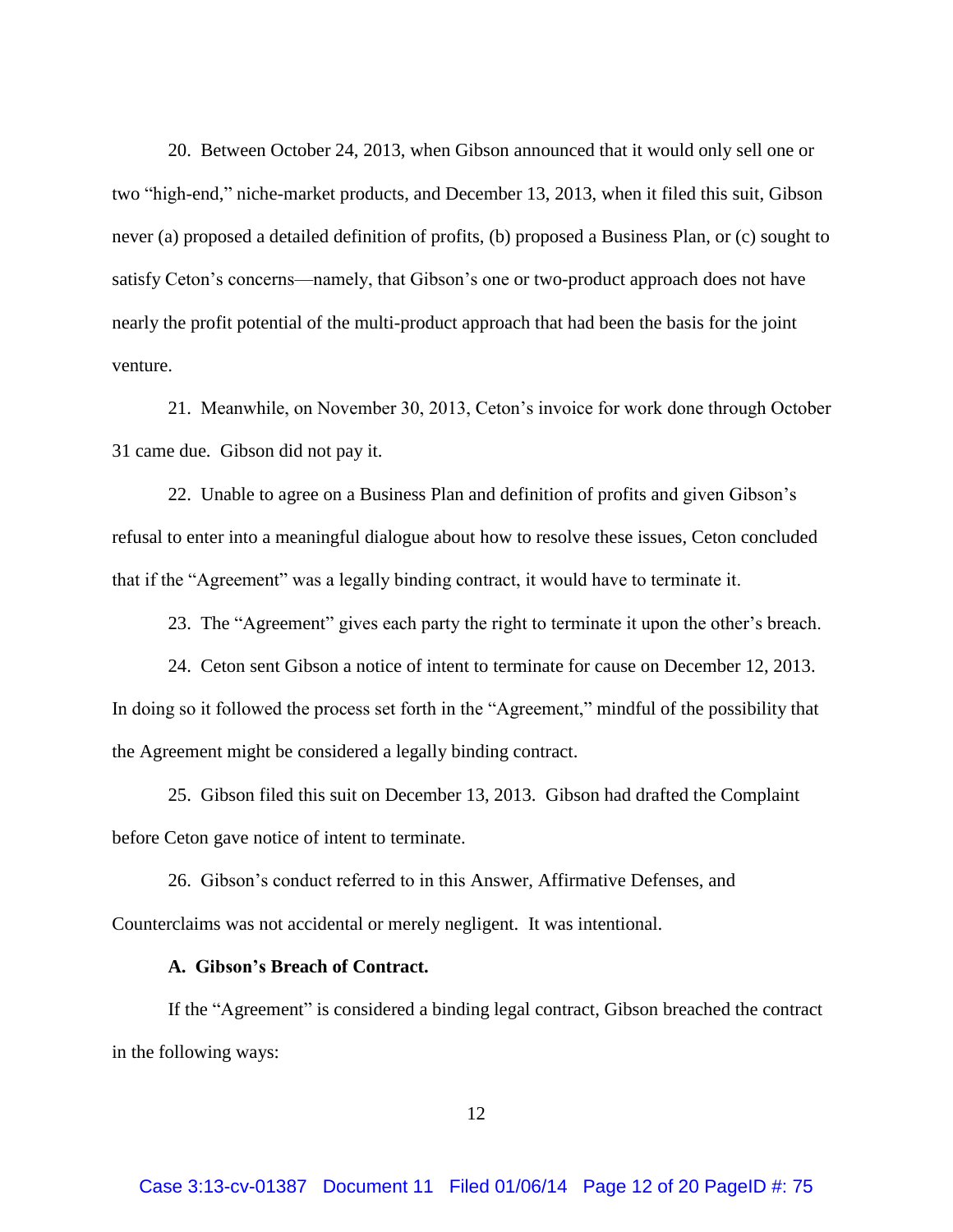27. Gibson anticipatorily breached the "Agreement" by unilaterally purporting to change the products that would be developed and marketed. The "Agreement" says that any change in the Statement of Work (which identifies products under development) requires the written concurrence of both parties.

28. Gibson breached or repudiated the "Agreement" by unilaterally instructing Ceton to stop work on November 13, 2013.

29. Gibson breached the "Agreement" by failing to provide a complete Business Plan (including a precise definition of Net Profits) by September 19, 2013.

30. Gibson breached the "Agreement" by failing to work with Ceton "in good faith" to arrive at a satisfactory and acceptable Business Plan (including a precise definition of Net Profits), as explicitly required by the "Agreement."

31. Gibson breached the "Agreement" by failing to pay Ceton's last invoice for work performed and by failing to reimburse certain expenses.

32. Gibson breached the "Agreement" by intentionally attempting to injure or lessen Ceton's public reputation by filing this lawsuit without prior notice and without any breach of the "Agreement" by Ceton.

33. Gibson breached the confidentiality provisions of the "Agreement" and the prior confidentiality agreement between the parties by attaching the "Agreement" and "Statement of Work" as an Exhibit to the Complaint. Furthermore, Gibson has declined to seal the Complaint or its Exhibit to remedy this breach, despite Ceton's request that it do so.

**B. Fraud.**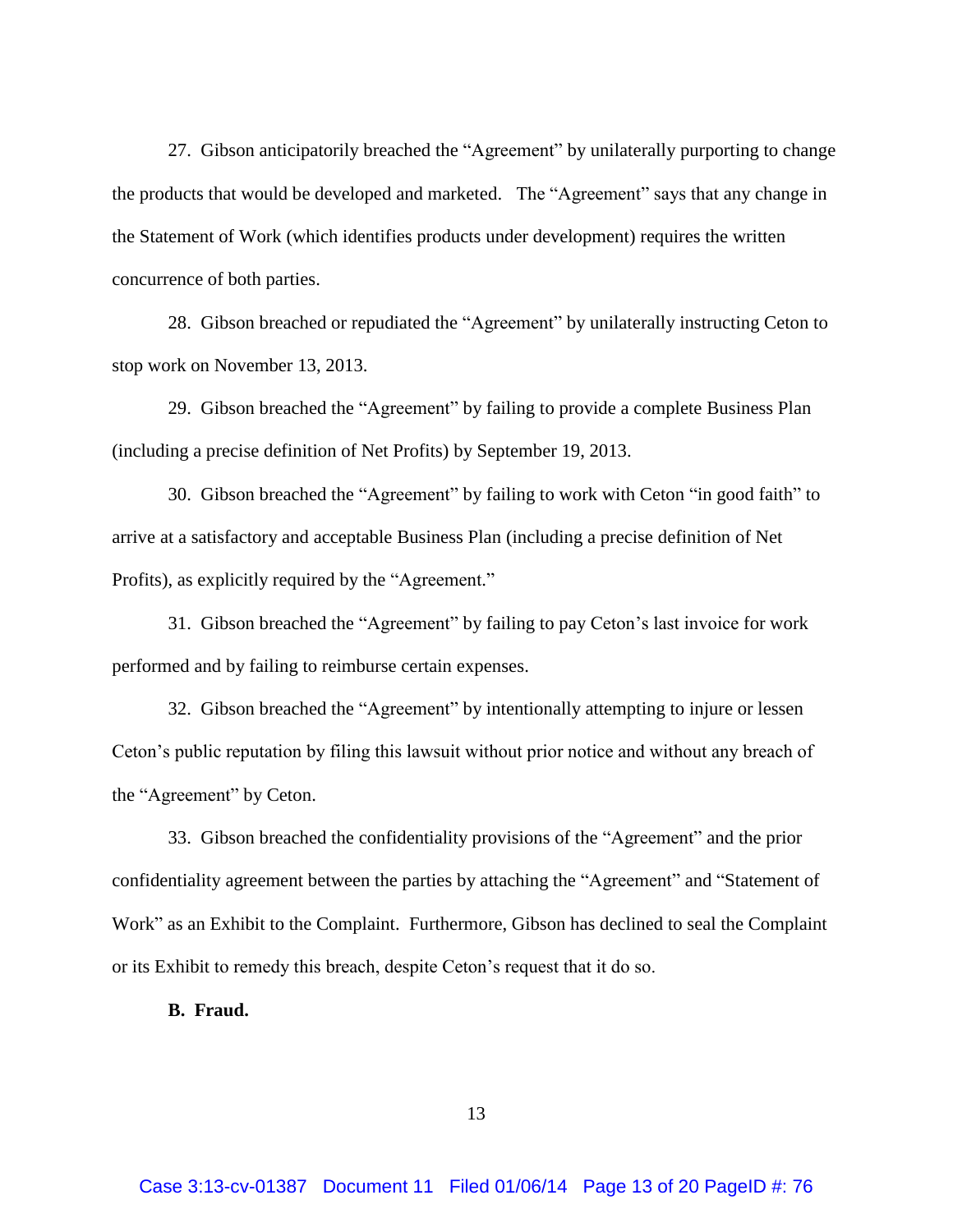34. Gibson induced Ceton to sign the "Agreement" on June 19, 2013 and to work on the project both before and after that date by making material misrepresentations, (a) which Gibson made knowing they were false or utterly disregarding their truth or falsity, (b) which Gibson intended Ceton to rely upon, (c) which Ceton reasonably relied upon, and (d) which caused economic injury to Ceton, including, without limitation, the waste of its corporate resources in this venture with Gibson and the lost opportunity to earn profits from the technology it has developed over many years.

#### *(a) Gibson's misrepresentations about profits to be paid to Ceton.*

35. The products that Ceton would develop for the venture were based on pre-existing technology Ceton had developed over the previous seven and one-half years. This pre-existing technology made the project possible.

36. The fees Gibson proposed to pay for product development did not and were not intended to compensate Ceton for the value of its pre-existing technology or the expense of having created it. This is evident from the Statement of Work, which states that the fees were for "estimated actual development costs with no markup." Accordingly, during its negotiations with Gibson, Ceton made clear that it would have to receive some other form of remuneration in addition to the product development fees.

37. Gibson proposed that Ceton receive a share of profits from the sale of the products developed for the venture.

38. On April 29, 2013 and again on May 25, 2013, Gibson provided Ceton with sales forecasts implying that the profits, and therefore Ceton's compensation, would be substantial.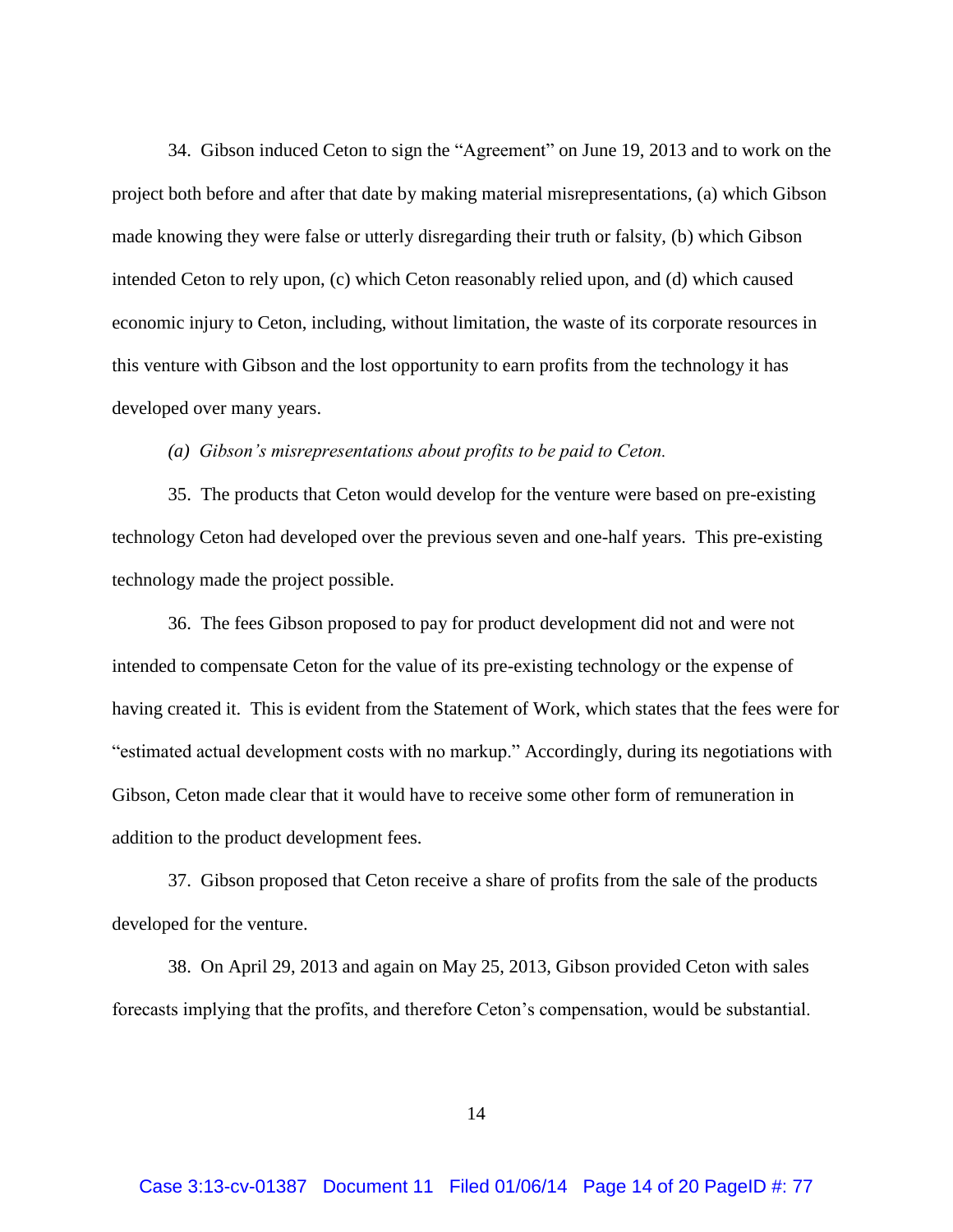39. The agreement signed by the parties on June19-20, 2013 provided that Ceton would receive 40% of the "Net Profits" of the subsidiary Gibson would form to market the products. The agreement did not specify what revenues or costs would be treated as belonging to the project or which ones would be allocated to the subsidiary for the purpose of computing Net Profits. Among other things, it did not say whether revenues from wireless speakers developed by Ceton and sold under the Onkyo name would be attributed to the Gibson subsidiary.

40. There are different possible ways to attribute revenues and costs to the project and to the subsidiary. Some methods might lead to significant profits, while others might lead to no profits or a loss.

41. Recognizing that the definition of profits was still an open issue, the "Agreement" required Gibson to furnish the specifics of the Net Profit definition, as part of its Business Plan, on before September 19, 2013.

42. Gibson did not do so.

43. Gibson never intended to define Net Profits in such a way that Ceton would receive any compensation in the form of profits.

44. Gibson's representations that Ceton would receive compensation in the form of profits and that it (Gibson) would provide a suitable definition of Net Profits were false. Gibson knew the representations were false or utterly disregarded whether or not they were true.

45. Gibson intended Ceton to rely on these representations, in order to induce Ceton to develop products for this venture.

46. Ceton justifiably relied on Gibson's representations.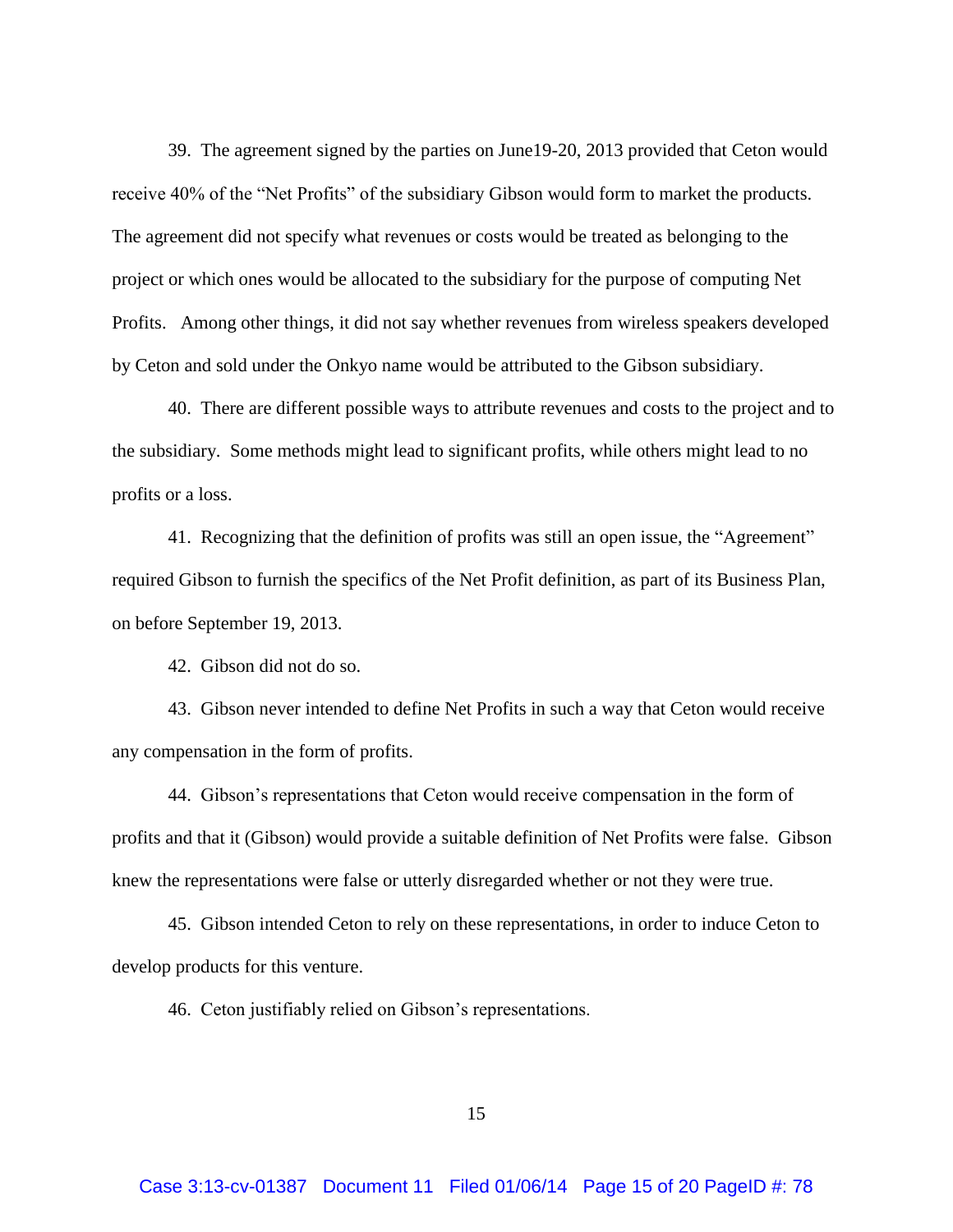47. Gibson chose not to present the specifics of its definition of Net Profit because to do so would have revealed its intention that Ceton receive no compensation in the form of profits.

48. At meetings during October 23-25, 2013, Gibson's CEO and Chairman and other Gibson personnel indicated that Gibson considered Ceton merely a provider of product development services in exchange for fees, rather than a co-venturer. This reflected Gibson's view that Ceton would not share in profits in any material way.

49. If Gibson had been honest about this intention from the beginning, Ceton would not have embarked on this venture. It has suffered economic injury as a result of Gibson's misrepresentations, including, without limitation, the waste of corporate resources in this venture with Gibson and the lost opportunity to earn profits from the technology it has developed over the years.

### *(b) Gibson's misrepresentations about its intent to furnish a Business Plan.*

50. During their discussions prior to the signing of the "Agreement," Gibson represented to Ceton that it would prepare a Business Plan for their venture.

51. These representations were made orally by Gibson's CEO and Chairman and other Gibson personnel to Ceton's president and other Ceton representatives.

52. The representations were also made in emails and attachments. These attachments contained drafts of some of the components of a Business Plan, leading Ceton to believe that Gibson would continue to work on developing the Plan.

53. The Business Plan would have included information about which products would be brought to market; the retailers through which they would be sold; the price, cost, and profit margin of each product; the anticipated sales volumes and gross profits for each product during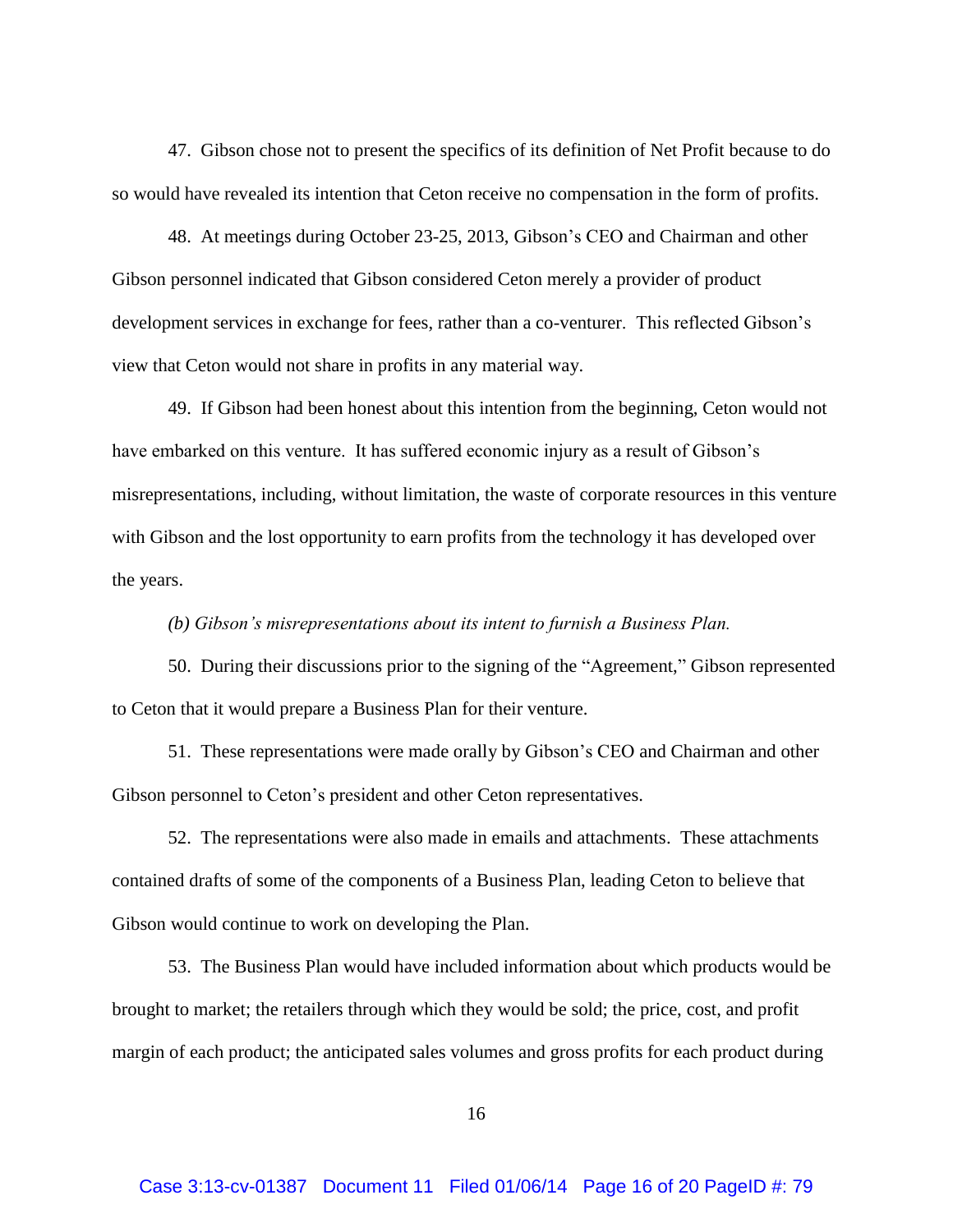different time periods; the net profits and Ceton's share of profits for different periods; and a host of other information.

54. The "Agreement" required that the Business Plan be acceptable to Ceton. The purpose of this requirement was to allow the parties to reach agreement on open issues that had not yet been settled on June 19-20, 2013, when the "Agreement" was signed. These open issues included exactly what products would be produced and how profits would be defined for the purposes of determining Ceton's share of "Net Profits."

55. Gibson did not provide a Business Plan by September 19, 2013, as required by the "Agreement."

56. On November 4, 2013, Gibson's Chairman and CEO told several Ceton representatives that it was impossible for Gibson to produce a Business Plan until after the development of products was substantially complete. However, Gibson knew when it signed the "Agreement" that the development of products would not be substantially complete by September 19, 2013, the date by which it had promised to furnish the Business Plan.

57. On December 12, 2013, Gibson's CEO and Chairman told Ceton representatives that "if you had wanted a Business Plan you should have gotten one before we signed the agreement," or words to that effect.

58. At the time it signed the agreement on June 20, 2013 and thereafter, Gibson did not intend to provide a Business Plan with sufficient information to allow Ceton to determine whether the open issues could be resolved to its satisfaction. Nonetheless, Gibson represented that it would do so, knowing that the representation was false or utterly disregarding whether or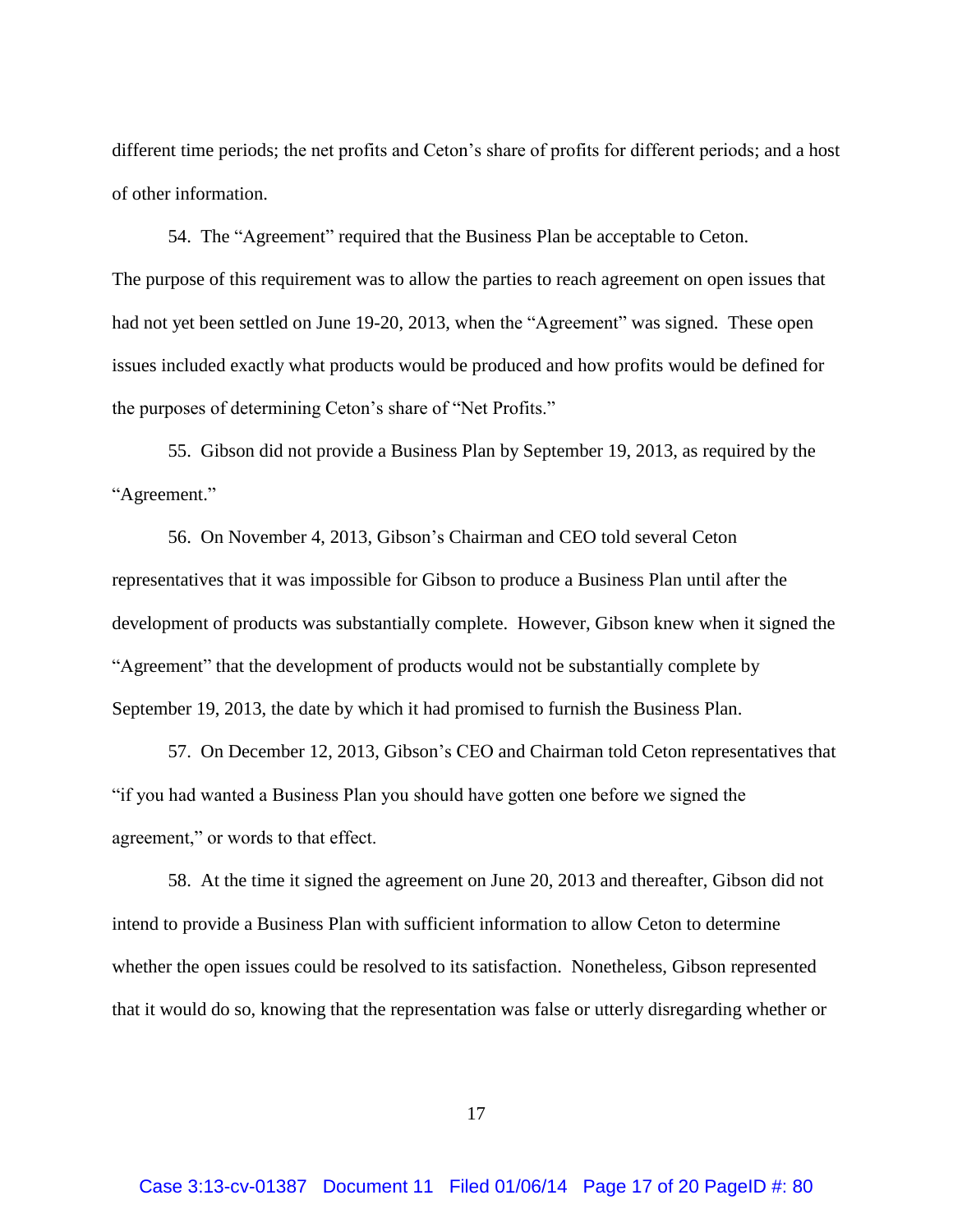not it was true. It intended Ceton to rely on this representation, in order to induce Ceton to develop products for this venture. Ceton justifiably relied on Gibson's representations.

59. Ceton would not have embarked on this venture with Gibson if it had known that Gibson did not intend to furnish a suitable Business Plan. It has suffered economic injury as a result of Gibson's misrepresentation, including, without limitation, the waste of corporate resources in its venture with Gibson and the lost opportunity to earn profits from the technology it has developed over the years.

*(c) Gibson's misrepresentations about which products it would market.*

60. During their discussions prior to the signing of the agreement and thereafter, Gibson represented to Ceton that it was committed to marketing a home entertainment system comprised of various products, including technology giving wireless speakers unique sound-reproduction capabilities.

61. Gibson's Chairman and CEO and other Gibson personnel made these representations orally in conversations with Ceton representatives, Onkyo executives, and executives from several large technology and media companies.

62. Gibson's Chairman and CEO and other Gibson personnel also made these representations in written form, as emails and attached documents.

63. One such document was a set of sales projections that Gibson prepared and provided to Ceton on or around May 25, 2013, about four weeks before the "Agreement" was signed. It showed that Gibson would market eleven different products.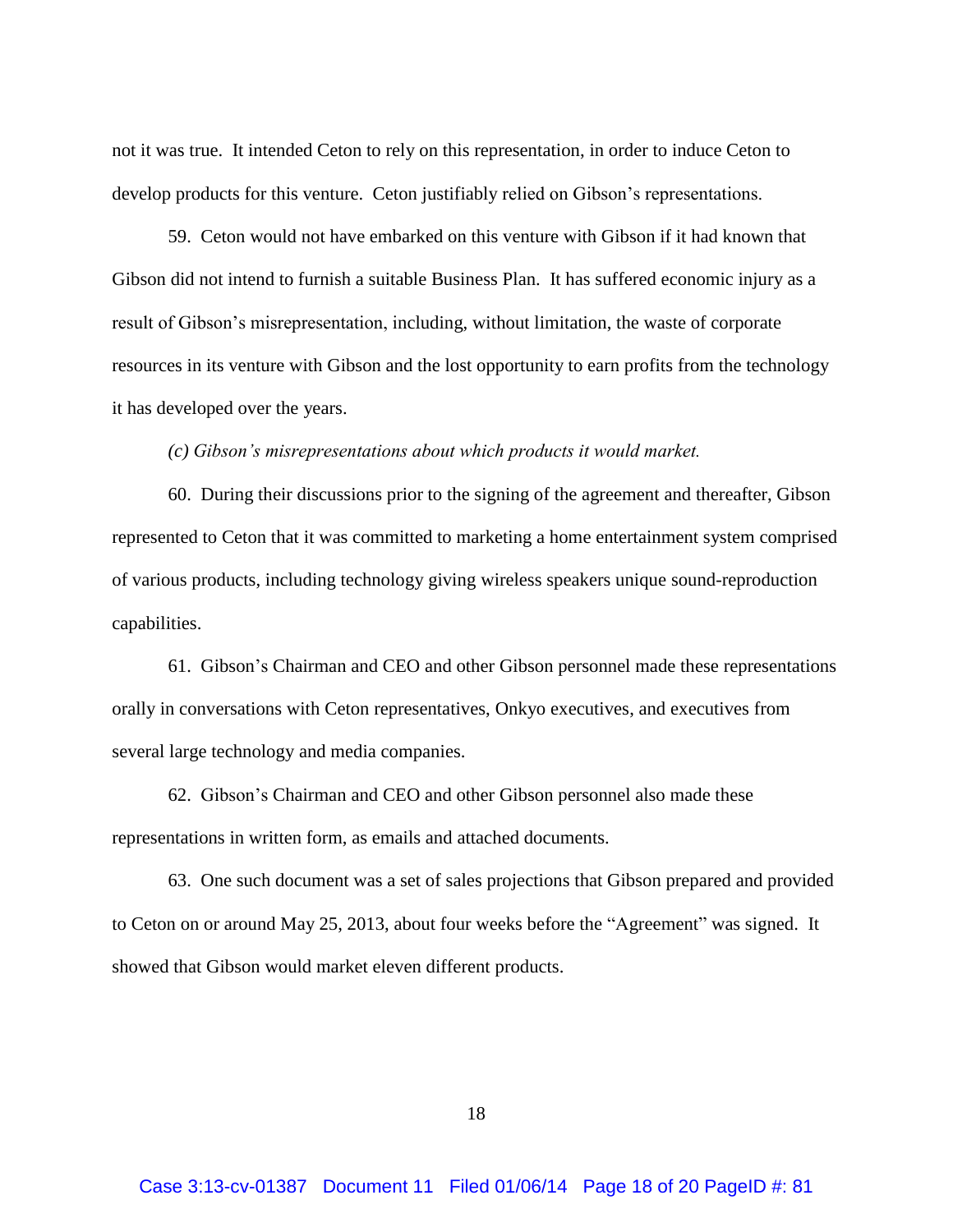64. Another such document, which Gibson prepared and provided to Ceton on or around April 29, 2013, contained forecasts for sales of wireless speakers. This is one of the products Gibson later said it would not market.

65. The representations Gibson made about its marketing intentions, both before it signed the "Agreement" and for four months afterwards, were false. Gibson knew they were false or utterly disregarded whether they were true or false.

66. On October 24, 2013, Gibson told Ceton that it was only planning to market one or two products, neither one of which took advantage of the unique capabilities of the home entertainment system being developed by Ceton.

67. By drastically reducing what products would be produced and marketed, Gibson hoped to capture the benefits of Ceton's pre-existing technology without a major investment of marketing resources or the payment of any profits to Ceton.

### IV. RELIEF REQUESTED

Ceton Corp. asks the Court (a) to dismiss Gibson's claims, (b) to award Ceton damages on its counterclaims, and, to the extent allowable under applicable law, attorneys fees, costs, and prejudgment interest, and (c) to grant such other relief as is just and equitable.

DATED this  $6^{th}$  day of January, 2014

/s/ G. Michael Zeno, Jr. G. Michael Zeno, Jr. WSBA no. 14589 Zeno Drake Bakalian P.S. 4020 Lake Washington Blvd. NE, Suite 100 Kirkland, Washington 98033 T: 425-822-1511 F: 425-822-1411 E: mzeno@zenobakalian.com *Attorney for Defendant Ceton Corp.*